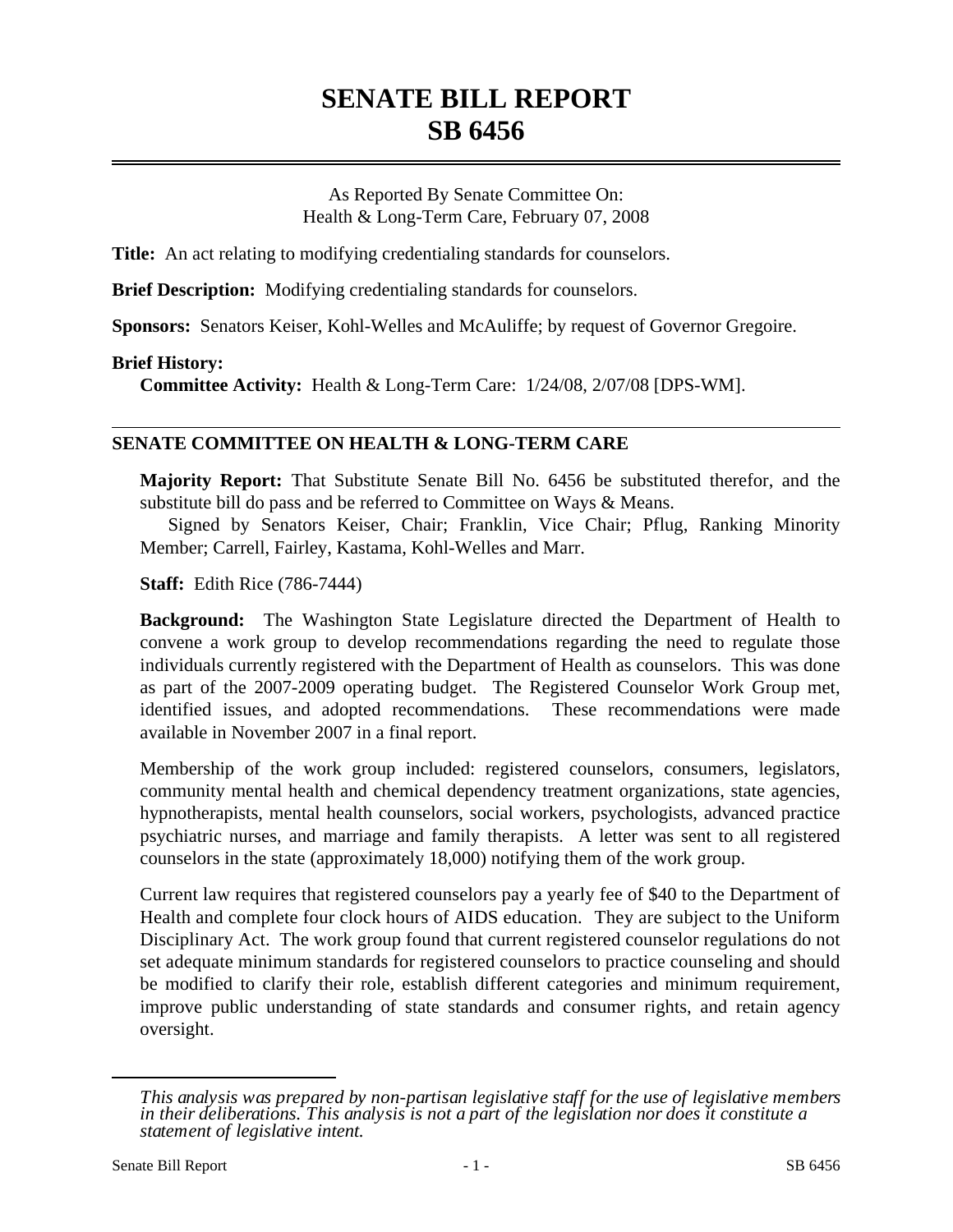**Summary of Bill (Recommended Substitute):** The registered counselor credential is abolished July 1, 2010.

A new health profession credential of certified counselor is created and the Secretary of the Department of Health (Secretary) is given authority to establish administrative procedures, continuing education, and fees for renewal of this credential.

Certified counselors must have a bachelors degree in a counseling related field or the equivalent to be determined by the Secretary. They must pass an examination in risk assessment, ethics, screening and referral, and other subjects to be determined by the Secretary. Certified counselors must have a written supervisory agreement with a supervisor who meets qualifications established by the Secretary.

Registered counselors who wish to become a certified counselor but do not meet the above requirements can still qualify if they have been a registered counselor for a minimum of five years; are in compliance with any disciplinary orders; have taken course work, and passed an examination in risk assessment, ethics, screening and referral, Washington State law; and other subjects to be determined by the Secretary. They must have a written consultation agreement with a credential holder who meets qualifications set by the Secretary. Application must be made by July 1, 2009.

Private practice counseling by a certified counselor is limited to screening of the client's condition and counseling in accordance with specific counseling methods.

Five new associate/trainee licenses are established for those who are working towards becoming mental health counselors, clinical or advanced social workers, marriage and family therapists, or certified chemical dependency professionals.

An advisory committee is established with representation from certified counselors, hypnotherapists, and consumers representing the public at large.

"Mental disorder" and "psychotherapy" are defined.

Peer counselors are exempt from the credentialing requirement. The Secretary of the Department of Health will consult with other agencies regarding continuing education requirements for agency affiliated counselors.

**EFFECT OF CHANGES MADE BY HEALTH & LONG-TERM CARE COMMITTEE (Recommended Substitute):** "Mental disorder" and "psychotherapy" are defined. Peer counselors are exempt from the credentialing requirement. The Secretary of the Department of Health will consult with other agencies regarding continuing education requirements for agency affiliated counselors. Agency affiliated counselors are removed as members of the advisory committee.

## **Appropriation:** None.

**Fiscal Note:** Requested on January 16, 2008. [OFM requested ten-year cost projection pursuant to I-960.]

## **Committee/Commission/Task Force Created:** No.